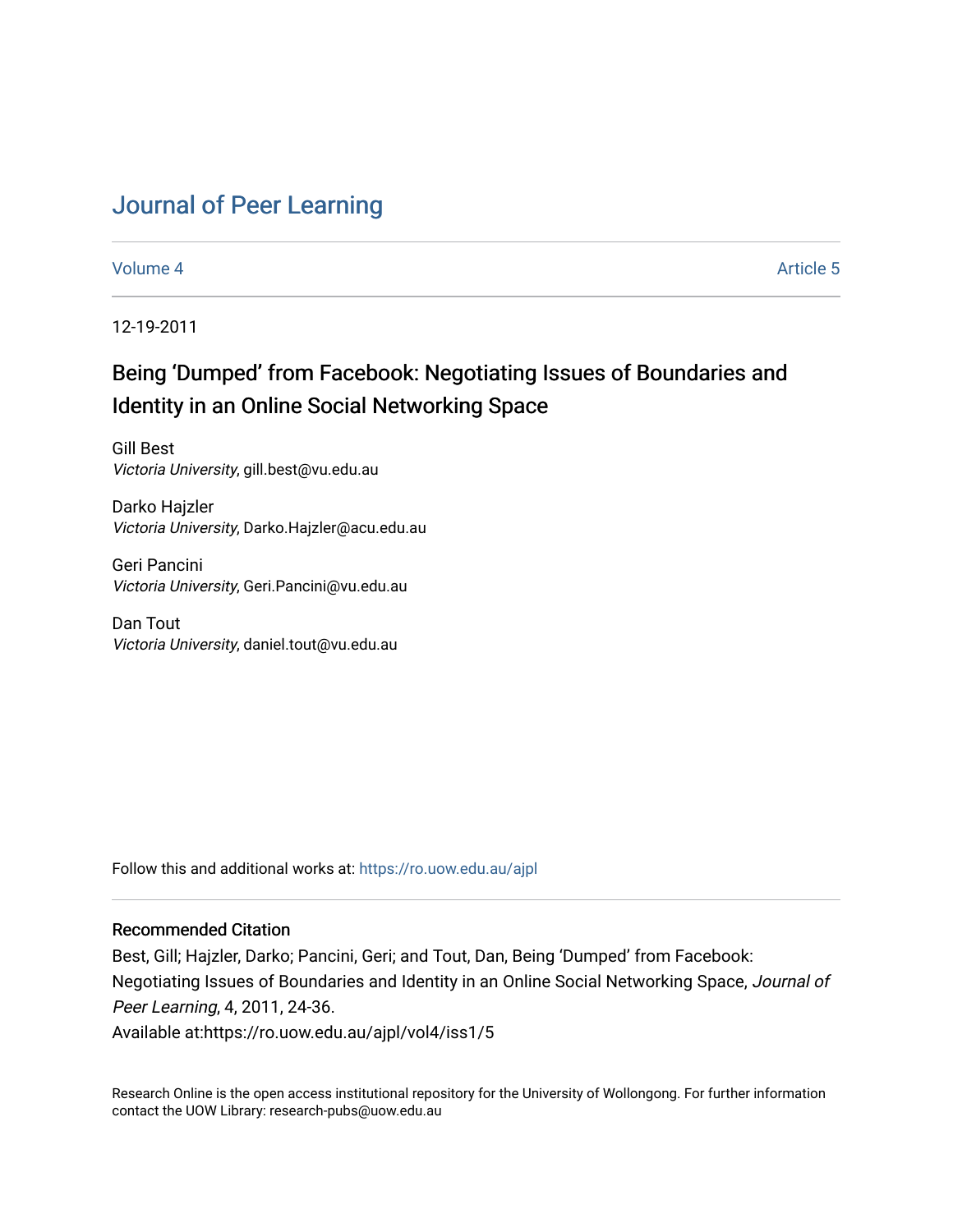# **Being Dumped From Facebook: Negotiating Issues of Boundaries and Identity in an Online Social Networking Space**

# **Gill Best, Darko Hajzler, Geri Pancini and Dan Tout**

## **ABSTRACT**

While Facebook, the world's most popular Social Networking Site (SNS), has been warmly welcomed by many commentators and practitioners within the educational community, its effects, impacts and implications arguably remain insufficiently understood. Through the provision of an anecdotal and experiential account of the authors' attempt to introduce Facebook into an existing Peer Assisted Study Sessions (PASS) student peer mentoring program at Victoria University (VU) in Melbourne, this paper aims to explore and thereby explicate some of the issues inevitably arising in relation to the adoption and utilisation of social networking technologies in educational settings. While the authors' experiences of their own 'Facebook experiment' were somewhat ambiguous and ambivalent, this paper is intended to contribute to the ever-expanding body of literature concerned with the use of Facebook in education and to thereby assist in improving educators' requisite understanding of both the potential positives and pitfalls involved. On the basis of the authors' experience, it is suggested that careful consideration as well as explicit and iterative articulation and negotiation surrounding issues of staff and student expectations, boundaries and identity management in an online environment comprise the minimum requirements for the successful implementation of social networking into student peer mentoring programs.

# **INTRODUCTION**

This paper provides a largely anecdotal exploration of the authors' experiences in introducing Facebook, the world's most popular Social Networking Site (SNS), into an existing Peer Assisted Study Sessions (PASS) student peer mentoring program at Victoria University (VU) in Melbourne. Specifically, it reflects on the complexities and contingencies arising as a result of their attempt to extend an already emerging community of practice arising amongst the program's staff and student team into the online realm as an additional method of, and space for, communication outside scheduled mentoring, briefing and debriefing sessions. Despite the apparent early success of this experiment, only one month after Facebook's initial introduction to the program, the two staff members directly involved had their access to the team's Facebook group revoked as a result of a unilateral decision by the mentors that the staff members' continuing presence was restricting student-student interactions on the site. By offering an anecdotal account of the authors' subjective experiences of being 'dumped' from the Facebook group they had consciously and intentionally introduced into what they perceived as a shared and collaborative community of practice, the primary objective of this paper is to explore and thereby illuminate some of the dilemmas and difficulties university staff members must

© Journal of Peer Learning Published by the University of Wollongong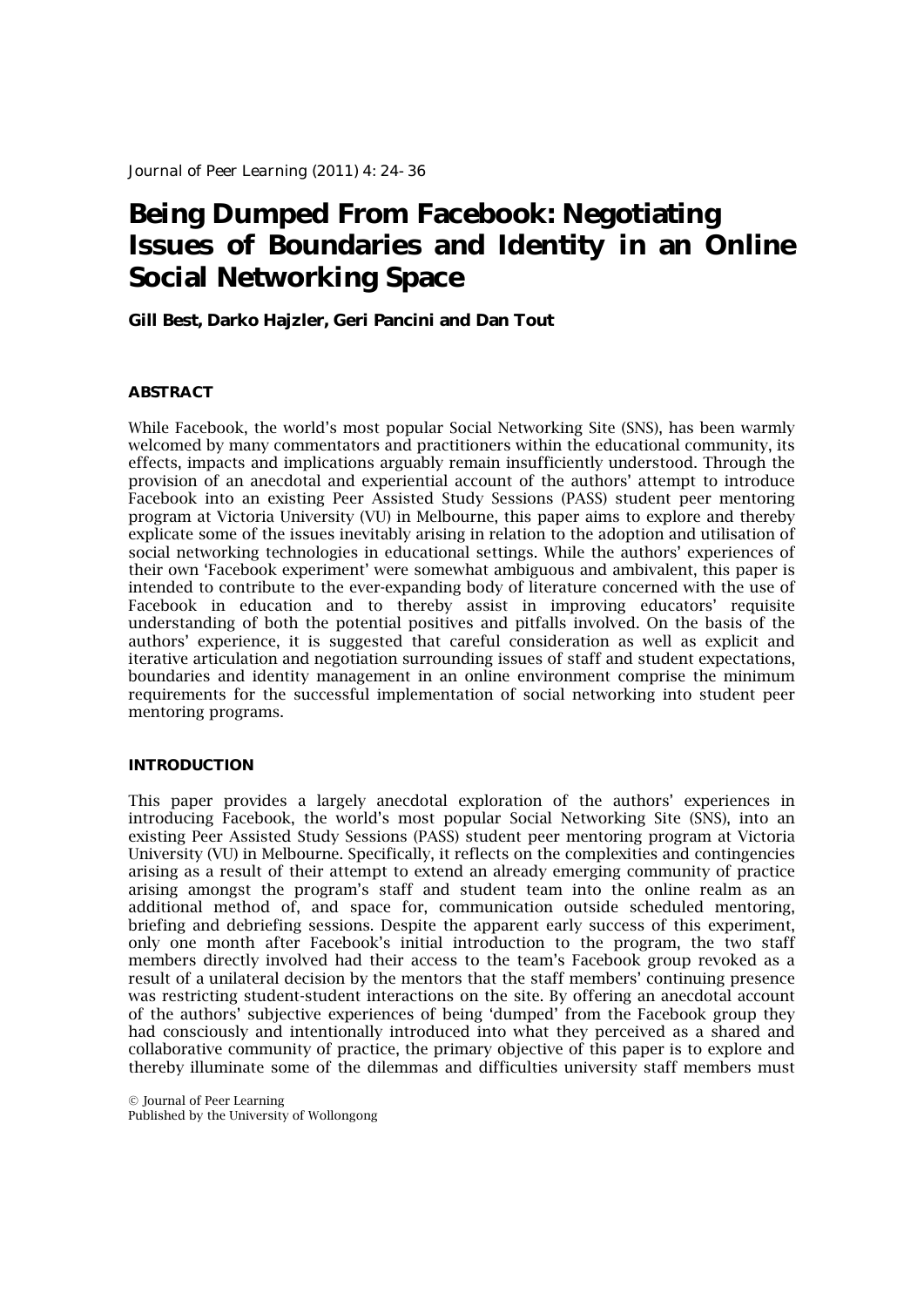inevitably confront when attempting to utilise primarily student-focused technologies to support them in their educational work.

While the authors' experiences of their own 'Facebook experiment' were somewhat ambiguous and ambivalent, it is hoped that by sharing these experiences and thereby adding to the burgeoning literature of both an anecdotal and research-based nature surrounding the implementation of Facebook in educational settings, this paper may contribute to increasing educators' essential understanding of both the positives and pitfalls involved. As Teclehaimanot and Hickman (2011, p. 26) suggest, as "educators will be more and more inclined to incorporate Web 2.0 technologies, specifically Facebook … it is important that they understand how to do so effectively and also in a manner appropriate for their students." In retrospect, from the authors' experience, it will be suggested that careful consideration and open, explicit and ongoing articulation and negotiation concerning issues of student and staff expectations, boundaries and identity management in an online context comprise the minimum necessary requirements for the successful introduction or implementation of social networking into student peer mentoring programs.

#### **Peer Learning Theory**

Boud et al. (2001, p. 4) define peer learning as "students learning from and with each other in both formal and informal ways." Forming part of a general pedagogical push towards student- rather than teacher-centred learning, peer learning has at its heart the principle that students can help other students in an effective way to support and improve their learning. Fundamentally, student peer learning concerns students deciding what they want to know and other students in turn offering that knowledge in a consciously constructed, non-threatening way, turning hitherto teacher-directed modes and methods of learning into those that are student-controlled. The presence of a student rather than a teacher as a source of knowledge makes student peer learning a powerful way to learn and allows different sorts of interactions and learning to occur. This has led van der Meer and Scott (2008, p. 73) to call for "shifting the balance from an instruction focus of learning support staff to facilitating or supporting peer learning."

Peer learning is deeply rooted in socio-constructivism, specifically in Vygotsky's (1978) key concept of the "zone of proximal development"; that is, "the distance between the actual development as determined by individual problem solving and the level of potential development as determined through problem solving under adult guidance or in collaboration with more capable peers" (p. 86). However, as Boud et al. (2001, p. 3) point out, "[p]eer learning is not a single, undifferentiated educational strategy. It encompasses a broad sweep of activities." Such is the case at Victoria University (VU) in Melbourne, where a variety of peer learning and student peer mentoring strategies have been combined within the overarching strategy of Students Supporting Students Learning (SSSL).

This transformative change has involved focusing on student peer mentoring, cooperative learning and collaborative learning programs and is founded on the notion that if learning to be a tertiary student consists of learning new practices and strategies through "legitimate peripheral participation" (Lave & Wenger, 1991), then the advice of more experienced "near peers" will often be more appropriate and attuned to "where a student is at" than that provided by expert academic support staff. In the words of Longfellow et al. (2008, p. 95): "whilst teachers may be experts in their subject area, students are experts at being students, and thus are arguably better placed to lead novice students towards becoming expert students."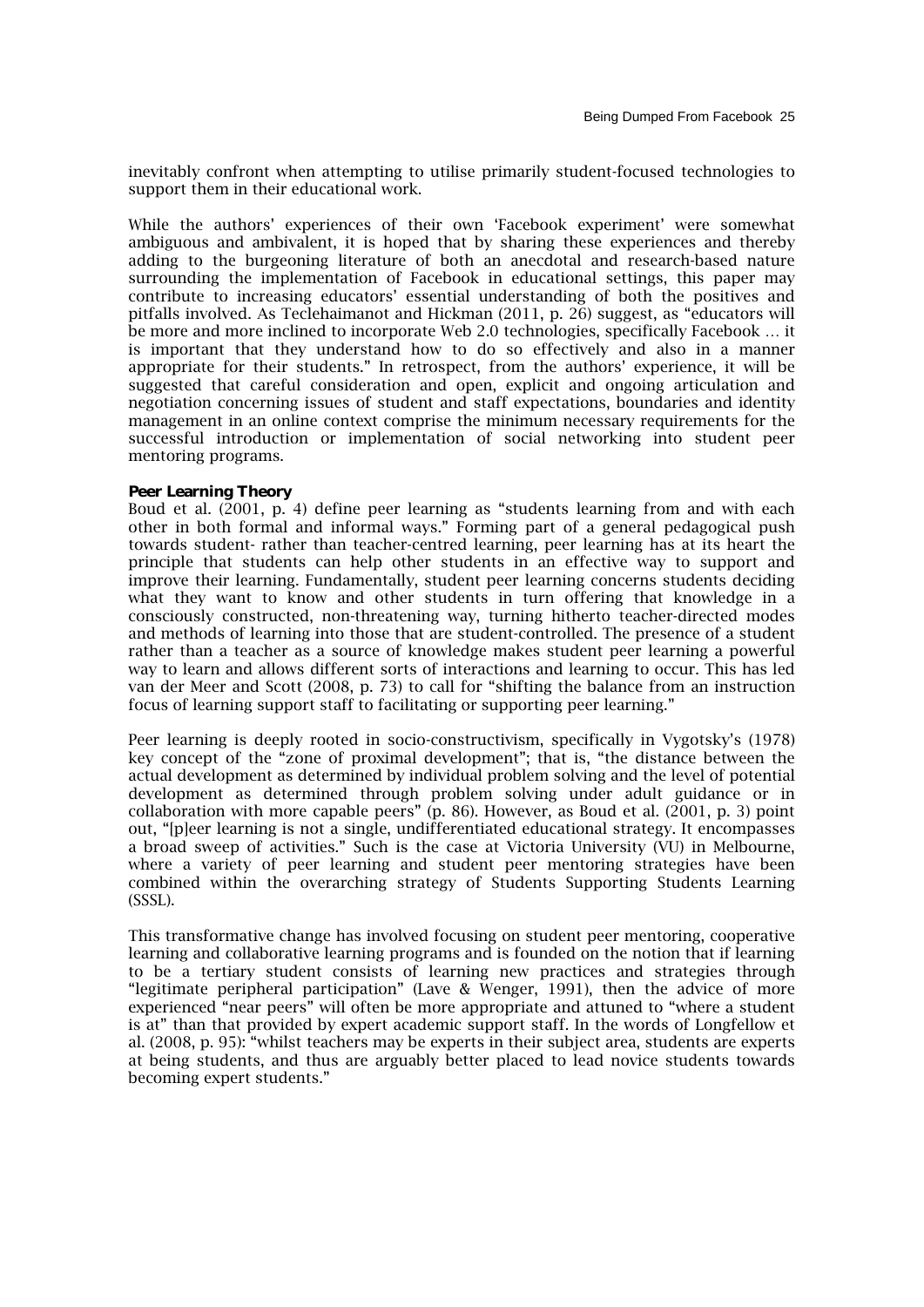26 Best, Hajzler, Pancini and Tout

#### **The Peer Assisted Study Sessions (PASS) Program at VU**

As the original pre-cursor to VU's overarching SSSL strategy, a student peer mentoring program has been running in one particular unit each semester since 2003 using an adapted version of the established PASS model (Martin & Arendale, 1992). The primary modifications to this model have involved the assignation of two Student Mentors to each PASS group rather than one and, until 2010 when student payments were first introduced, the granting of academic credit in place of cash payments as reward for the work of Student Mentors. Other rewards granted to Student Mentors have included certificates of participation; the opportunity to undertake the elective subject Business Integrated Learning (BIL), in which Mentors obtain partial credit for their mentoring activities; as well as specialised input from staff in Student Career Development. Student Mentors are requested to attend half-hourly briefing and debriefing sessions each week, while email provides the main form of communication outside these times. In addition, some Student Mentors volunteer to act as e-Mentors on the unit's Blackboard site and are rostered on for one hour per week to assist with student queries on WebCT.

The PASS program in question has consistently proven to be a successful strategy for increasing both the social and academic engagement of students involved and in 2010 was recognised by an Australian Learning and Teaching Council Citation for Outstanding Contributions to Student Learning. While the limitations of self-reporting data must be openly and explicitly acknowledged, over the eight years for which the PASS program has been running, an average of 91% of students have either agreed or strongly agreed that the program increased their knowledge in the subject, while an average of 88% have either agreed or strongly agreed that the program improved their confidence in the subject. In addition, students participating in the program have consistently attained significantly higher pass rates and average results for the subject than those who did not attend any mentoring sessions. However, as is inevitably the case with all such forms of learning support intervention, there is and has always been room for further improvements and adaptations to be made.

With this in mind, in 2008 several changes to the program were instituted, including modifications to existing staffing arrangements and alterations to the program's structure and methods of communication. Firstly, due primarily to workload issues and departmental staff changes, a new staff member (assigned the alias Jane for the purposes of this paper) joined the PASS team, taking the total number of staff involved with the program to four, including: the PASS Supervisor; the Unit Coordinator; the Manager of Counselling Services, who was involved in Mentor training; and Jane, who was brought in to assist with training sessions and to facilitate briefing and debriefing sessions with the Student Mentors. Outside of these sessions, Jane also acted as a contact person for any issues the Student Mentors wished to discuss.

#### **Developing a Community of Practice Model**

Following Jane's commencement within her new role, she immediately initiated several amendments to the program team's communication methods and processes with the overarching and self-conscious intention of fostering and facilitating the development of a genuine, though informal, Community of Practice (CoP) (Lave & Wenger, 1991) amongst the combined student and staff team. In Wenger's (2006, n.p.) more recent and explicit definition, communities of practice are defined as comprising "people who engage in a process of collective learning in a shared domain of human endeavour…In a nutshell: communities of practice are groups of people who share a concern or a passion for something they do and learn how to do it better as they interact regularly." Communities of practice may be primarily distinguished from other groups on the basis of three characteristics: an "identity defined by a shared domain of interest"; a participatory sense of community; and "a shared practice" (Wenger, 2006, n.p.).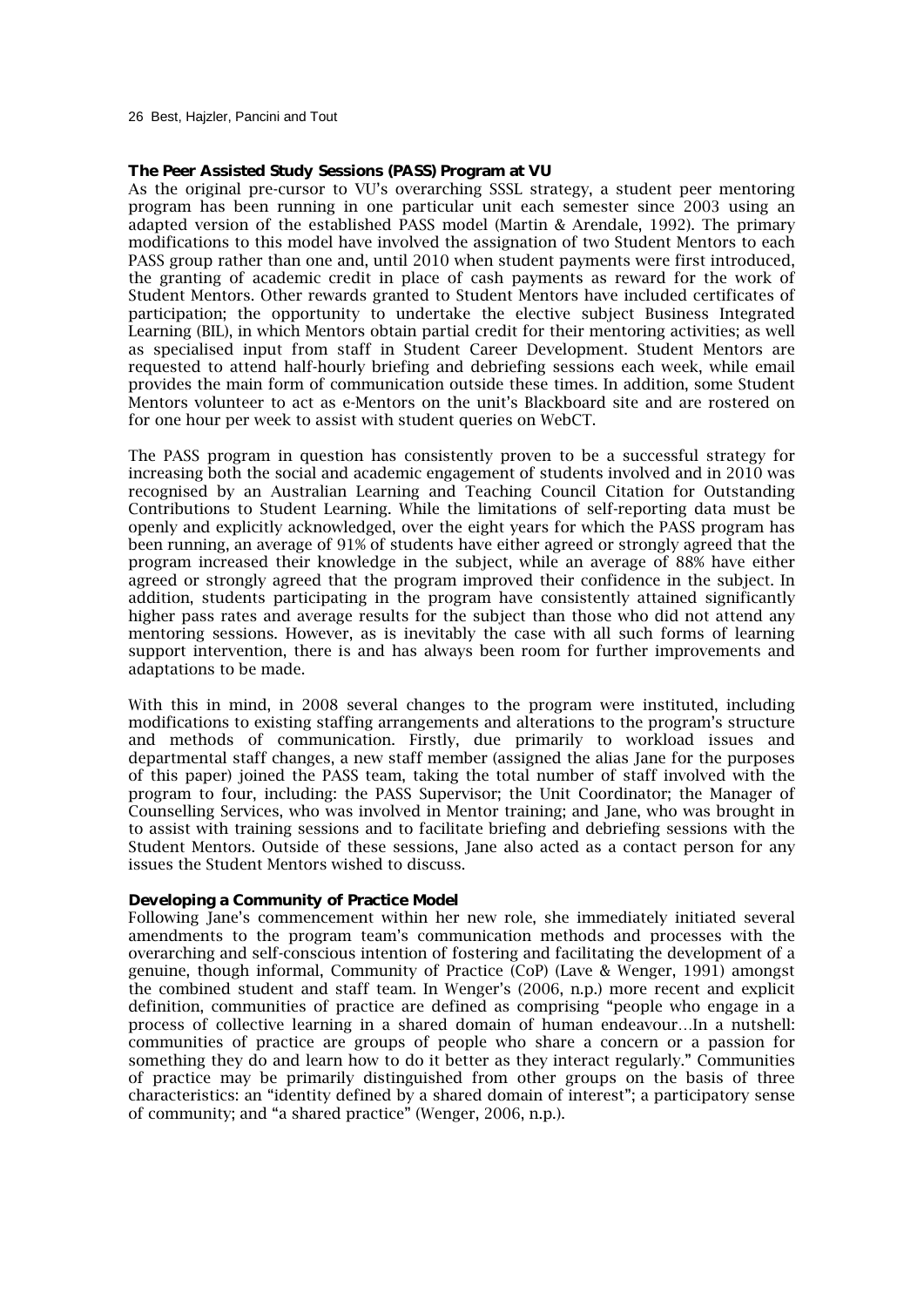As indicated in the introduction above, both communities of practice and peer learning share similar conceptions of learning as social, situated, mediated and negotiated through activities and practices (Longfellow et al., 2008). Jane's adoption of an approach intended to facilitate the development of a community of practice amongst the student peer mentoring team therefore appeared a logical and practical combination of these two pedagogical approaches. Importantly, although as "fundamentally self-organizing systems" (Wenger, 1998a, p. 3), the "organic, spontaneous, and informal nature of communities of practice makes them resistant to supervision and interference," it nevertheless remains the case that they can "benefit from cultivation" (Wenger & Snyder, 2000, p. 140-143). Proceeding on this basis, Jane instituted several changes to both the location and style of communication between the staff and students involved in the program, in order to recognise and encourage the further development of an already emergent community of practice amongst the group.

Firstly, the venue within which weekly briefing and debriefing sessions were conducted was relocated to bring this into closer proximity with the classrooms used for mentoring sessions, in order to improve accessibility to the support provided as well as to increase the sense of community amongst the Student Mentors themselves. Secondly, Jane began to provide snacks and drinks for Student Mentors at briefing and debriefing sessions to encourage a relaxed and informal atmosphere and facilitate supportive, informative discussions within the group. An immediate increase and improvement in both session attendance and participation by Student Mentors in conversations about mentoring practice was apparent as a result of these changes, indicating a positive shift towards Bickford & Wright's (2006, pp. 4.2-4.3) vision of a learning community. In their conception, such a community exists "only when its members interact in a meaningful way that deepens their understanding of each other and leads to learning…in a community, the learners—including faculty—are enriched by collective meaning-making, mentorship, encouragement, and an understanding of the perspectives and unique qualities of an increasingly diverse membership."

Alongside these changes to staffing arrangements and communication strategies, a new initiative known as the Senior Mentor program was introduced, involving the employment of two students with extensive experience as PASS Mentors for six hours per week throughout the year, both within and outside the university's teaching periods. The purpose of the Senior Mentor role was, and still remains, to assist the PASS Supervisor with the development, implementation and evaluation of PASS and other student peer mentoring programs at VU, through their involvement in such tasks as: the collection and collation of evaluation data; production of unit evaluation reports; provision of student feedback and input; development of Student Mentor preparation and training programs; and external site visits to observe other PASS and non-PASS mentoring programs in action.

#### **Senior Mentors as Wengerian Brokers**

As both students and staff of the university, Senior Mentors necessarily operate somewhat anomalously and ambiguously within the liminal institutional "contact zone" (Pratt, 1992) between the traditionally delineated realms of student and staff space and practices. In this sense and in relation to the emergent community of practice amongst the PASS program team encouraged by Jane, Senior Mentors were therefore envisaged as potentially fulfilling the role of what Wenger has termed a 'broker'.

In Wenger's (1998b, p. 109) formulation, "[b]rokers are able to make new connections across communities of practice, enable coordination, and - if they are good brokers - open new possibilities for meaning." The inherently complex role of brokering "involves processes of translation, coordination, and alignment between perspectives…[and] requires enough legitimacy to influence the development of a practice, mobilize attention, and address conflicting interests" (Wenger, 1998b, p. 109). While brokers are necessarily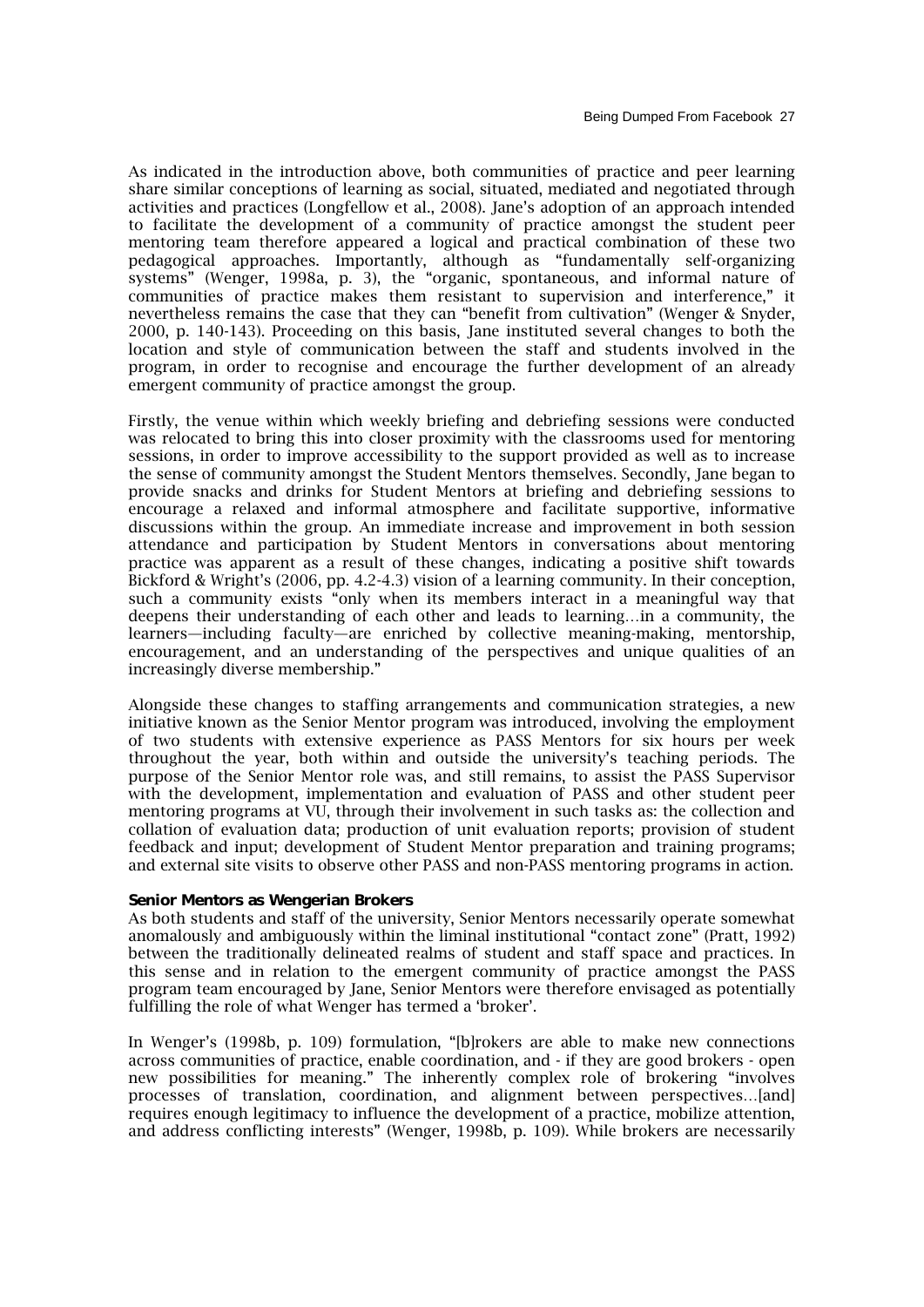28 Best, Hajzler, Pancini and Tout

subject to the competing imperatives of becoming "full members" or "being rejected as intruders," "their contributions lie precisely in being neither in nor out"; the role of broker "therefore requires an ability to manage carefully the coexistence of membership and nonmembership, yielding enough distance to bring a different perspective, but also enough legitimacy to be listened to" (Wenger, 1998b, p. 110).

#### **Brokering the Community of Practice into the Virtual Realm**

Since the program's inception, the Senior Mentors have been regarded as an important element in the combined staff and student team and their ideas and suggestions welcomed by the existing staff involved with the PASS program. Consequently, when the Senior Mentors suggested the introduction of the Social Networking Site (SNS) Facebook as an additional method of communication and potential means of increasing and improving existing interactions between Student Mentors, Senior Mentors and staff, the suggestion was met with enthusiasm by the other team members. In light of Jane's attempts to foster and facilitate an informal community of practice amongst the program team, the extension of informal, social modes of communication between the staff and students involved in the program into the online realm appeared a natural and potentially useful progression.

While Jane and the PASS Supervisor, the two staff members directly involved with the introduction of Facebook into the PASS program, were themselves what Prensky (2001) has termed "digital immigrants", defined somewhat problematically in opposition to an artificially homogenised generation of "digital natives" (Selwyn, 2009b), the Senior Mentors were enthusiastic about the prospect of introducing Facebook to the staff members as well as to the program more generally. Similarly, the two staff members welcomed the Senior Mentors' suggestion warmly, anticipating that Facebook would become a relatively straightforward online extension of the already emergent community of practice self-consciously established and encouraged amongst the program team. Furthermore, it was expected that the adoption of Facebook as an additional method of communication would provide an additional space for Student Mentors to share session ideas and resources and to engage with the program outside other scheduled session times, thereby increasing their social integration and engagement (Tinto, 1994).

While Selwyn (2009b) has recently cautioned against the artificial homogenisation of the so-called "net generation" as "digital natives" and the resultant dichotomisation between this generation and the "'often Web-illiterate' adults in their lives" (Keen, cited in Selwyn, 2009b, p. 369), this remains an accurate characterisation in this instance at least. As relative novices with digital technologies in general and with Facebook in particular, both Jane and the PASS Supervisor perhaps naively assumed that the introduction of Facebook into the program would proceed unproblematically as an extension of existing modes of communication into the online realm. On the basis of multiple research findings indicating that Facebook functions for most students primarily as an online extension of existing social networks rather than an imperative towards their expansion (boyd & Ellison, 2007; Lampe et al., 2006; Selwyn, 2009a), this appears to have been a relatively reasonable expectation at that time.

However, as the following discussion will attempt to illustrate, despite the brokering role adopted by the Senior Mentors in attempting to bridge the divide not only between students and staff but also correspondingly between digital natives and digital immigrants, boundaries that had previously remained either non-existent or at least imperceptible within existing face-to-face interactions were soon rendered visible and therefore unavoidable. While Facebook has been welcomed by many educators on the grounds that "it allows us to go where they [students] already are; it is an environment that students are already comfortable with" (Mack et al., 2007, n.p.), the unwitting incursion by staff into an online forum which from its very inception was student-owned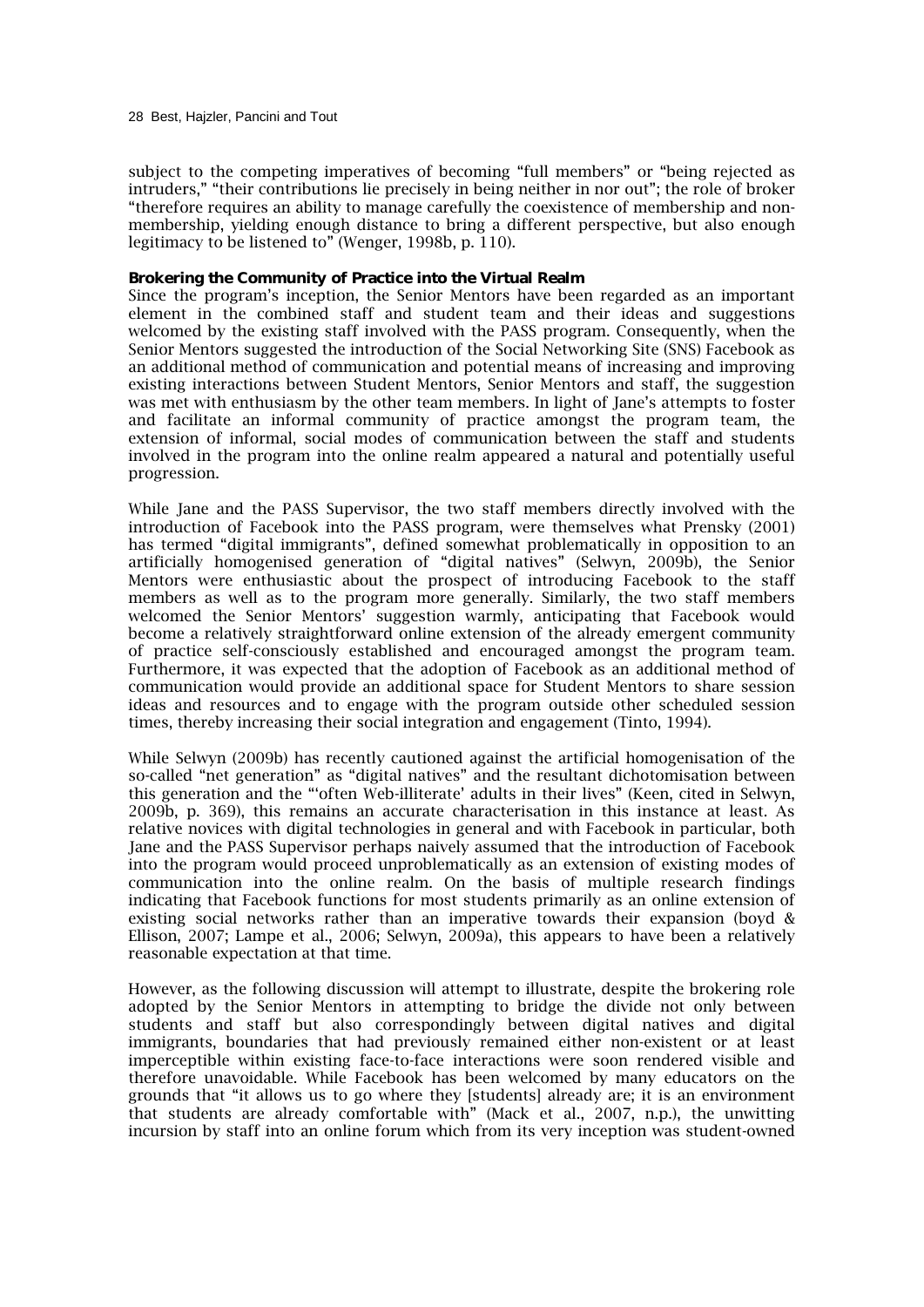and predominantly, though now decreasingly, student-populated (Karl & Peluchette, 2011; Roblyer et al., 2010) functioned to expose boundaries that in the shared physical space of the university may have been allowed to remain invisible.

#### **Social Networking Sites and the Read/Write Web**

Tim Berners-Lee (cited in Arenas, 2008, p. 54), the original inventor of the World Wide Web, initially conceptualised "The Web" more as "a social creation than a technical one. I designed it for a social effect—to help people work together—and not as a technical toy. The ultimate goal of the Web is to support and improve our web-like existence in the world." In this sense, the emergence of what have been termed Web 2.0 technologies or, perhaps more accurately, the read/write web - in which "the users interact as part of a social network…[and] where a very complex knowledge network is possible as originally articulated in Wenger's communities of practice" (Arenas, 2008, p. 54), may be best conceptualised less as a radical reinvention of the Web itself, as the term Web 2.0 seems to suggest, but rather as the technological fulfilment of its creator's original, sociallyoriented intentions.

Berners-Lee's original vision of "a system in which sharing what you knew or thought should be as easy as learning what someone else knew" (cited in Arenas, 2008, p. 54) has indeed come closer to reality with the advent of the read/write web, an evolution more of a social than a technological nature (Wesch, 2009). This transformation of the read-only web as "a very large multimedia content repository" into the read/write web as "a truly interactive environment" (Arenas, 2008, p. 55) has been precipitated to a significant extent by the emergence of Social Networking Sites (SNSs) such as MySpace and Facebook define SNSs as "web-based services that allow individuals to (1) construct a public or semi-public profile within a bounded system, (2) articulate a list of other users with whom they share a connection, and (3) view and traverse their list of connections and those made by others within the system" (Teclehaimanot & Hickman, 2011). boyd and Ellison (2007, n.p.).

In addition to the affinities between the read/write web and communities of practice on the basis of their similarly social, informal and participatory natures (Arenas, 2008), the fundamentally social character of SNSs in general, combined with Facebook's creation both by and for students (Roblyer et al., 2010), have led some commentators to herald Facebook as mirroring "much of what we know to be good models of learning, in that they are collaborative and encourage active participatory role [sic] for users" (Maloney, cited in Selwyn, 2009a, p. 158).

Furthermore, Teclehaimanot and Hickman (2011, p. 19) have drawn a direct connection between social networking's support of "social interaction between individuals" and its potential to promote the "active learning, social learning, and student knowledge construction within a student-centered, constructivist environment" advocated by Vygotskian-derived socio-constructivist pedagogical approaches. In relation to student peer mentoring, the social affordances of SNSs such as Facebook for connecting students with Vygotsky's "more knowledgeable others within students' zones of proximal development" (Teclehaimanot & Hickman, 2011, pp. 19-20) would appear to render Facebook the perfect vehicle for transferring and extending existing communities of practice centred around peer learning into the virtual realm. However, as the burgeoning body of literature concerned with addressing the issues surrounding the introduction of Facebook into educational settings makes clear, this process is far from straightforward.

## **Facebook as** *the* **Social Networking Site**

Facebook was first created in 2004 by then 23-year-old Harvard student Mark Zuckerberg (Roblyer et al., 2010, p. 135) as a means of digitising the "legendary (Harvard) freshmanyear 'facebook,'" allowing "students not only to gawk at one another's photos but also to flirt, network [and] interact" (Hirschorn, cited in Roblyer et al., 2010, p. 135). Despite a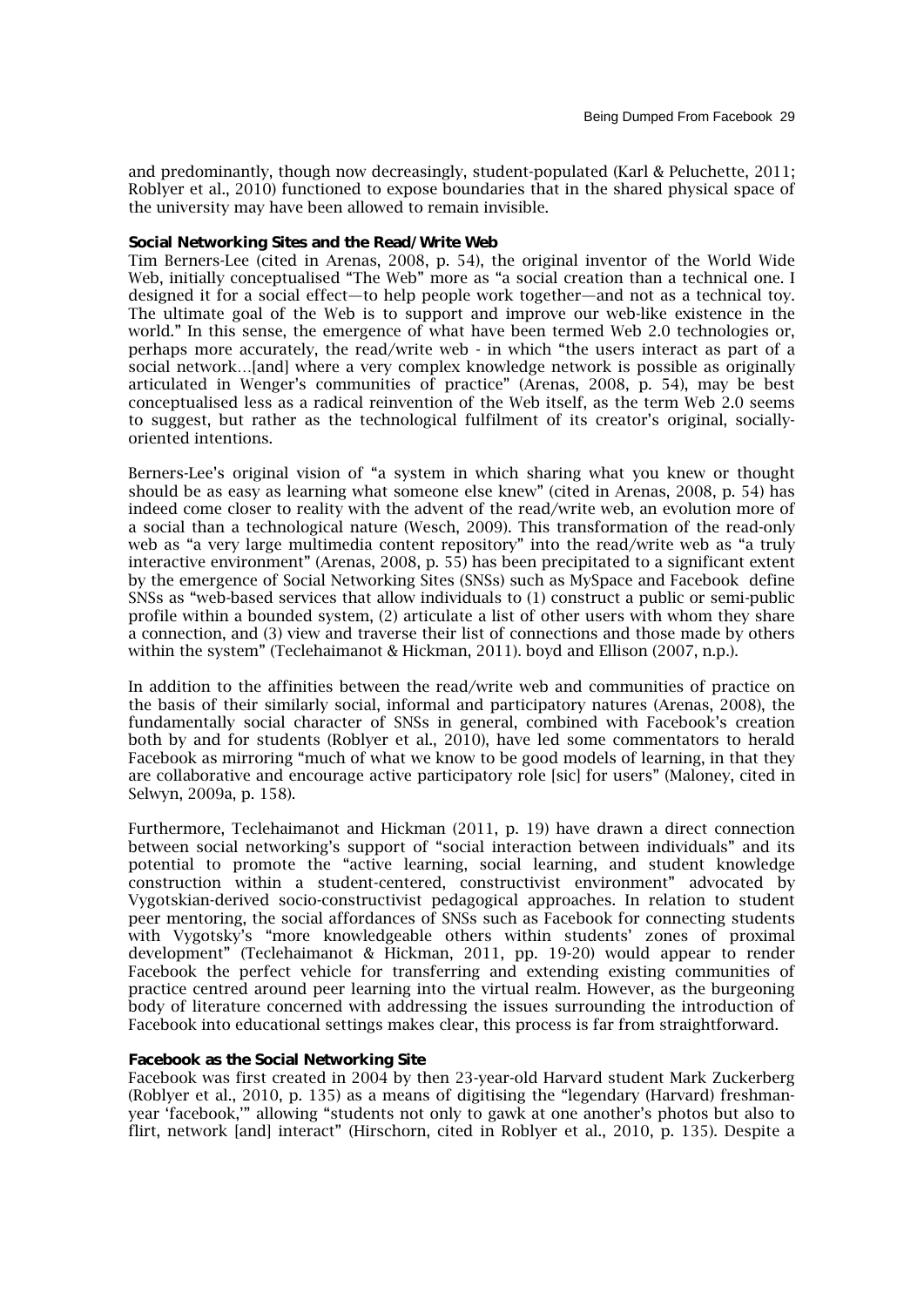recent challenge from Google+ which, interestingly, attempted to reinstate boundaries into the social networking system through its 'circles' concept, Facebook remains by far the world's most popular SNS (Dougherty, 2011). In fact, having doubled in membership from 400 million active users in April 2010 (Karl & Peluchette, 2011) to 800 million active users as of October 2011, Facebook is "now as big as the entire Internet was in 2004," when Facebook was first created (Pingdom, 2011, n.p.).

Importantly, while throughout the period from 2004 to 2005 Facebook was progressively opened up firstly to students of other colleges and subsequently to high schools across America (Roblyer et al., 2010), users were still required to sign up using an educational email address ending with .edu until 2006 (Teclehaimanot & Hickman, 2011). As a consequence, for much of its existence Facebook has been primarily populated by students, with surveys conducted in 2006 and 2008 respectively finding that 90% and 84% of undergraduate students were members (Teclehaimanot & Hickman, 2011, p. 20). However, since Facebook first began to open itself up to those outside the university network from 2005 onwards, the undergraduate student demographic of 18-24-year-olds now comprises less than half of all Facebook users, while the fastest growing demographics are those aged 30 years and over (Karl & Peluchette, 2011).

Today's students are therefore increasingly likely to receive "friend requests from sources that are outside their regular network of friends including parents, professors, and, in some cases, employers" (Karl & Peluchette, 2011, p. 214). This situation raises serious and complex issues concerning privacy and professionalism on the part of university staff, the management of staff and student identities, the maintenance or transversal of boundaries between staff and students and the power relations inherent within these relationships. As Teclehaimanot and Hickman (2011, p. 20) note in relation to student-staff interactions on Facebook, "the student response…is not always positive; the literature provides a mix of positive and negative reports involving student responses to their teachers joining Facebook."

For example, Hewitt and Forte (2006) reported that one third of the students they surveyed "did not believe that faculty should be present on the Facebook [sic] at all," with some respondents raising "concerns about identity management and privacy issues." Similarly, Karl and Peluchette (2011, p. 220) found that "a considerable number of students agreed they would feel nervous, worried, suspicious, and concerned if they received a friend request from a professor." Somewhat more equivocally, Mazer et al. (2007, p. 10) reported that 33% of students regarded faculty use of Facebook as "somewhat inappropriate," while 35% found it "somewhat appropriate." However, their study also concluded that "high teacher self-disclosure…may lead students to higher levels of anticipated motivation and affective learning and lend to a more comfortable classroom climate" (p. 12). In a more positive finding, Roblyer et al. (2010, p. 138) report on the basis of a self-confessedly small-scale survey - that "students seem much more open to the idea of using Facebook instructionally than do faculty," while Teclehaimanot and Hickman (2011, p. 27) conclude that students found "passive behaviors more appropriate than active behaviors" on the part of faculty staff.

More anecdotally and on the basis of her personal experiences exploring and reflecting upon the deep "challenges and opportunities" Facebook presents for faculty interactions with students, Schwartz (2010, p. 42) suggests that it might now be appropriately regarded "as part of the larger commons, a space in which we stay connected. Facebook, instant messaging, and the like keep my metaphorical door open. And that increases the potential for real-time, face-to-face conversations that are rich with connection, depth, risk-taking, and growth." However, while she sees potential for student-staff interactions on Facebook to fulfil many of the "five good things" comprising a successful "mentoring episode" according to Fletcher and Ragins' "relational mentoring" model "increased energy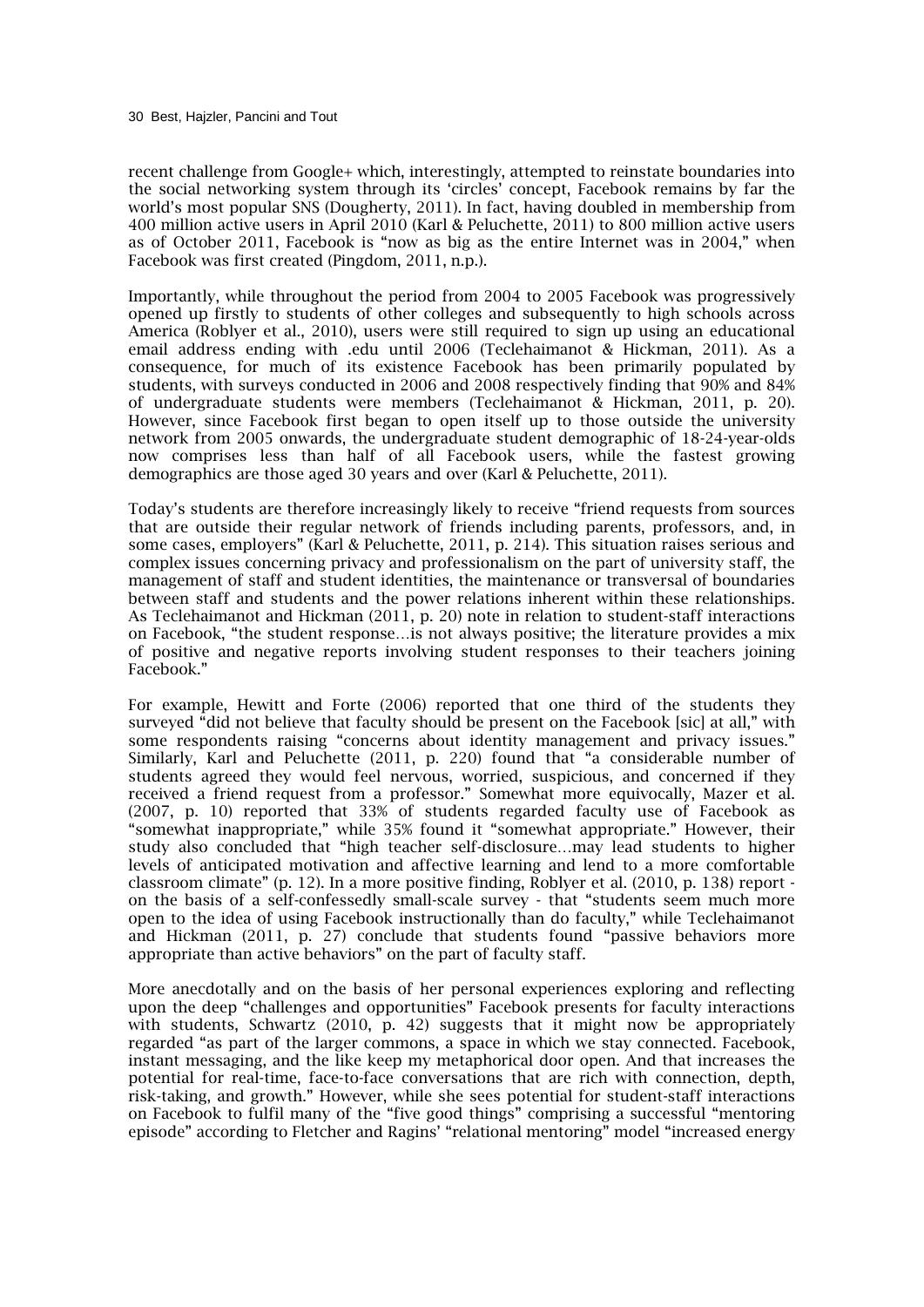and well-being, potential to take action, increased knowledge of self and others, a boost to self-esteem, and an interest in more connection" (Schwartz, 2010, pp. 41-42). Schwartz simultaneously reiterates a recommendation for the establishment and respect of boundaries to guide such interactions.

#### **Staff Invaders in the Student SNS Realm**

The complex, contradictory and equivocal research findings outlined above were most certainly echoed in the experiences of the two staff members directly involved with the introduction of Facebook into the VU PASS program as an additional means of communication amongst the staff and student team. As noted above, both Jane and the PASS Supervisor were at the time relative novices, or digital immigrants, in relation to Facebook and were therefore reliant upon the Senior Mentors to act as brokers and translators in assisting them with setting up and populating their personal Facebook profiles. However, the staff members both enjoyed the experience of being mentored and soon found themselves becoming members of various collectives through Facebook's groups and pages, playing games and connecting with other personal and professional contacts online. They both found their initial introductions into the realm of social networking simultaneously enjoyable and rewarding, with Jane commenting that she felt as though she had "moved into a new era."

At the same time, one of the Senior Mentors volunteered to take responsibility for establishing and administering a 'closed' Facebook group for the PASS program team, as would be subsequently recommended in the *Facebook for Educators* guide (Phillips et al., 2011, p. 11) as "a great way for students to work on collaborative projects with each other" and with faculty, especially since "you don't need to be Facebook friends with someone to interact with them in a group." In order to assist with the transfer of the existing community of practice already emerging amongst the program team into the online realm, the Senior Mentor responsible for the group attended the mentor training session for Semester Two, 2008. During the session, in addition to assisting with other elements of the training, they introduced the program's Facebook group to the Student Mentors, explaining its purpose as an additional space for communication amongst the staff and student team outside scheduled session times. Many of the Student Mentors joined the group immediately during the training session, while the rest of the student team followed shortly afterwards.

The two staff members soon began to post comments and suggestions to the Facebook group, in line with their existing roles within the program; these related primarily to learning strategies, administrative and procedural matters, as well as to any other discussions that were taking place amongst the group at the time. In effect, both the style and content of student-staff interaction and communication within the online arena of the Facebook group appeared - as the staff members had initially hoped and anticipated - to represent nothing more than the natural extension and continuation of their existing faceto-face forms of interaction into a different communicative context. The two staff members' impression that their intentional extension of the already emerging community of practice into the online realm was succeeding was further reinforced by the appearance of multiple 'friend' requests from Student Mentors involved in the program on their personal Facebook profiles. In somewhat unintentional accordance with Teclehaimanot and Hickman's (2011, p. 27) recommendation that faculty adopt a passive approach towards their personal interactions with students on Facebook, Jane and the PASS Supervisor accepted these requests yet reserved their active participation and communication for the program team's Facebook group.

#### **The Students Strike Back**

However, after what had appeared - at least from the two staff members' perspectives - to represent a successful month-long experiment in online interaction and communication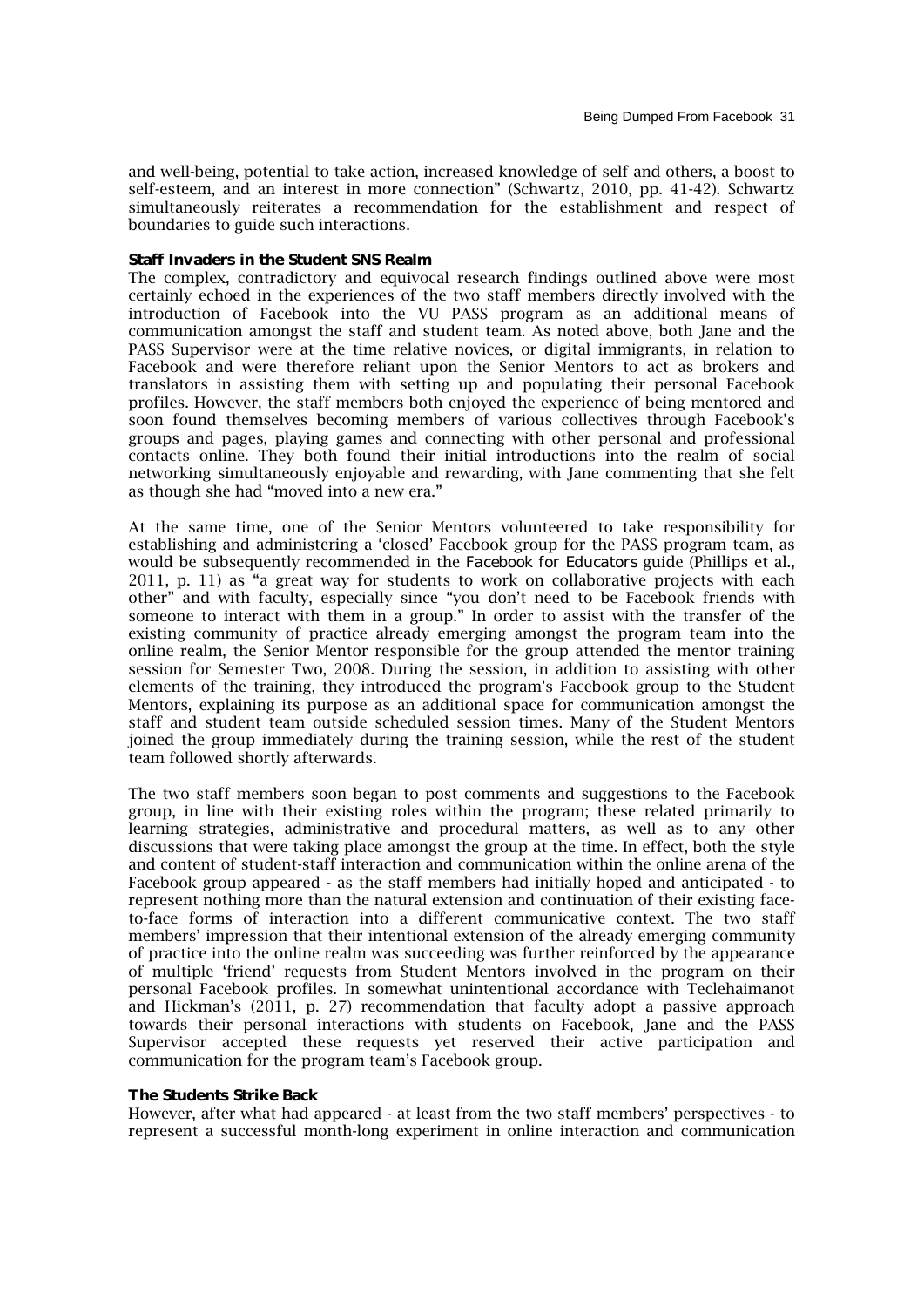amongst the PASS program team utilising the Facebook group, both staff members found that their access to the group had been revoked without warning or notification. Neither staff member had been advised that they were to be removed from the group and both similarly experienced their involuntary and unanticipated expulsion as surprising and somewhat confronting. Following a week of intermittent yet consistently unsuccessful attempts to regain access to the group, the staff members raised the issue with the Senior Mentors and were informed that a decision had been taken that there would be more activity within the group without a continuing staff presence. Both staff members commented on their surprise at having had their access to the group withdrawn without prior consultation, to which the Senior Mentors in turn responded with their own sense of surprise at the staff members' reactions. The Senior Mentors apologised for any offence they had caused, however they did not consider the staff's lack of continuing access to the group to be an issue and had not anticipated the staff's reaction to the move. From this point on, the staff continued to be excluded from the Facebook group and relied upon the Senior Mentors to fulfil the role of informant rather than broker in reporting on the level and success of the Facebook group within the then exclusively student-populated online CoP.

At the end of semester, the two Senior Mentors compiled a brief report in which they presented data indicating that, at least from the students' perspective, the Facebook experiment had "been very positive" and had fulfilled the functions of Social Networking Sites envisaged by Joinson (2008, p. 1027) in "providing social and emotional support, information resources and ties to other people." For example, the Senior Mentors reported that the Facebook group's "wall was used mostly for social bonding, but mentoring posts were also high," noting that "as the semester went on, and the mentors formed friendships with each other the number of posts increased. This further emphasises the importance of team building activities in the mentor program to ensure that all mentors feel part of a team." However, the Senior Mentors also reported that "the conversation did not begin to flow naturally until after the teaching staff left the group," a comment which raises significant issues concerning expectations, boundaries and identity management in a shared, collaborative online social space such as Facebook.

There were no expressions of surprise or dissatisfaction on the part of the other Student Mentors following the removal of staff access to the Facebook group. Perhaps even more significantly, at the time of Facebook's initial introduction into the program, the staff had not fully understood or appreciated that their presence within the group would or could impact upon either the nature, style or content of student-student interaction and communication within the online space. In hindsight, however, it is plainly evident that the staff's presence on Facebook meant something vastly different to the Student and Senior Mentors than to the staff members themselves. The two staff members involved, experienced educators with decades of aggregate experience, had inadvertently created a complex and potentially conflictual situation.

#### **Expectations and the Psychological Contract**

While expectations in student peer mentoring programs are often reified through position descriptions, role specifications and the establishment of mentoring contracts or agreements, the expectations that remain the most problematic are generally those left unspecified and assumed implicitly. These comprise what Carroll and Gilbert (2006) label the "psychological contract", referring to the tacit and often unarticulated understandings regarding how aims, intentions and activities will be achieved within the mentoring situation, as well as to the ground rules for managing the interpersonal relationships and interactions involved. When the underlying aspects of a psychological contract are explicitly addressed and thereby utilised towards the clarification of expectations on the part of those involved in a given mentoring relationship, a "facilitative environment in which work can be discussed" can be achieved (Carroll & Gilbert, 2006, p. 28). However, in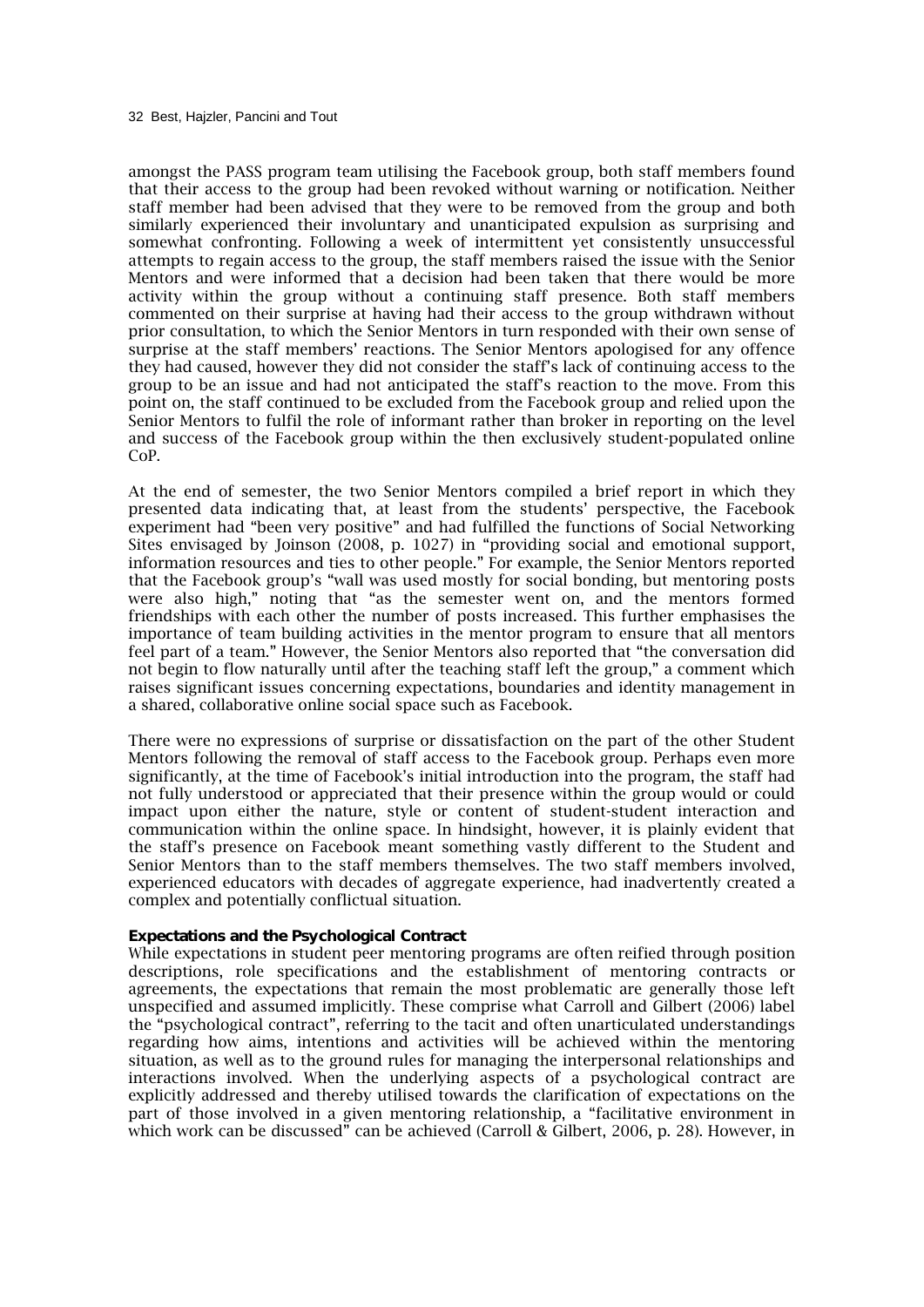the absence of such explicit articulation and clarification concerning parties' individual and situational expectations, there arises significant potential for misunderstandings to occur.

In accordance with the recommendations of both Lazovsky and Shimoni (2006) and Carroll and Gilbert (2006), the expression and establishment of an adequately overt and unambiguous psychological contract should be regarded as a dynamic process rather than a static event. Particularly within the contingent context of a student peer mentoring situation, this process should be considered as comprising an iterative cycle of summative evaluation and (re)negotiation, each reassessment taking into consideration the constantly changing experiences and expectations of both the students and staff involved. Clearly, in the situation we have described, each of the parties involved with the introduction of Facebook into the VU PASS program as an additional space for interaction and communication possessed significantly differing expectations concerning the identities, boundaries and relationships involved. In retrospect, it appears self-evident that more open and extensive communication and negotiation between the two staff members and the Senior Mentors regarding their mutual intentions and expectations relating to the introduction of Facebook into the PASS program may have served towards the establishment of a more sufficient psychological contract, thereby avoiding the issues which ended up eventuating.

#### **Boundaries, Brokers and Identity in the Staff-Student Relationship**

In addition to the level of misunderstanding arising between the staff members and the Senior Mentors as a result of their mismatched expectations and consequently unarticulated and unfulfilled psychological contract concerning the extension of the existing community of practice into the online realm, the issue of boundary maintenance and transversal was similarly fundamental to the circumstances under discussion. From the staff members' perspective, the community of practice they had been attempting to recognise, encourage and extend through the various changes instituted to the program's structure and methods of communication, while primarily student-focused and studentdirected, was nevertheless intended to incorporate them as experienced though relatively peripheral participants and facilitators. However, it appears in retrospect that from the Senior Mentors' perspective the same community of practice was envisaged as existing primarily amongst the Student Mentors themselves, a group with which they evidently identified themselves most strongly.

Once again, it is possible that this issue could potentially have been addressed and overcome by means of more extensive and explicit communication between the staff members and the Senior Mentors concerning the staff members' underlying intentions in establishing and extending the community of practice framework through the introduction of Facebook into the PASS program. However, it also seems possible that while the Student and Senior Mentors alike were comfortable with the already established identities and boundaries existing within their limited and scheduled face-to-face encounters and interactions with the staff members involved in the mentoring program, the latter's arrival in the social space of Facebook was interpreted as an incursion or transgression by the staff members into the essentially student-owned and -populated space of Facebook. As the literature cited above suggests, there appears to exist a significant level of ambivalence amongst the current undergraduate generation of socalled digital natives concerning the ever-increasing levels of intergenerational digital migration taking place in the contemporary context. If this is indeed the case, then the actions undertaken by the Senior Mentors to protect what they regarded as *their* social networking space seem somewhat more explicable.

Furthermore, if, as Selwyn (2009a, p. 171) suggests, "Facebook has been fast established as a prominent arena where students can become versed in the 'identity politics' (and in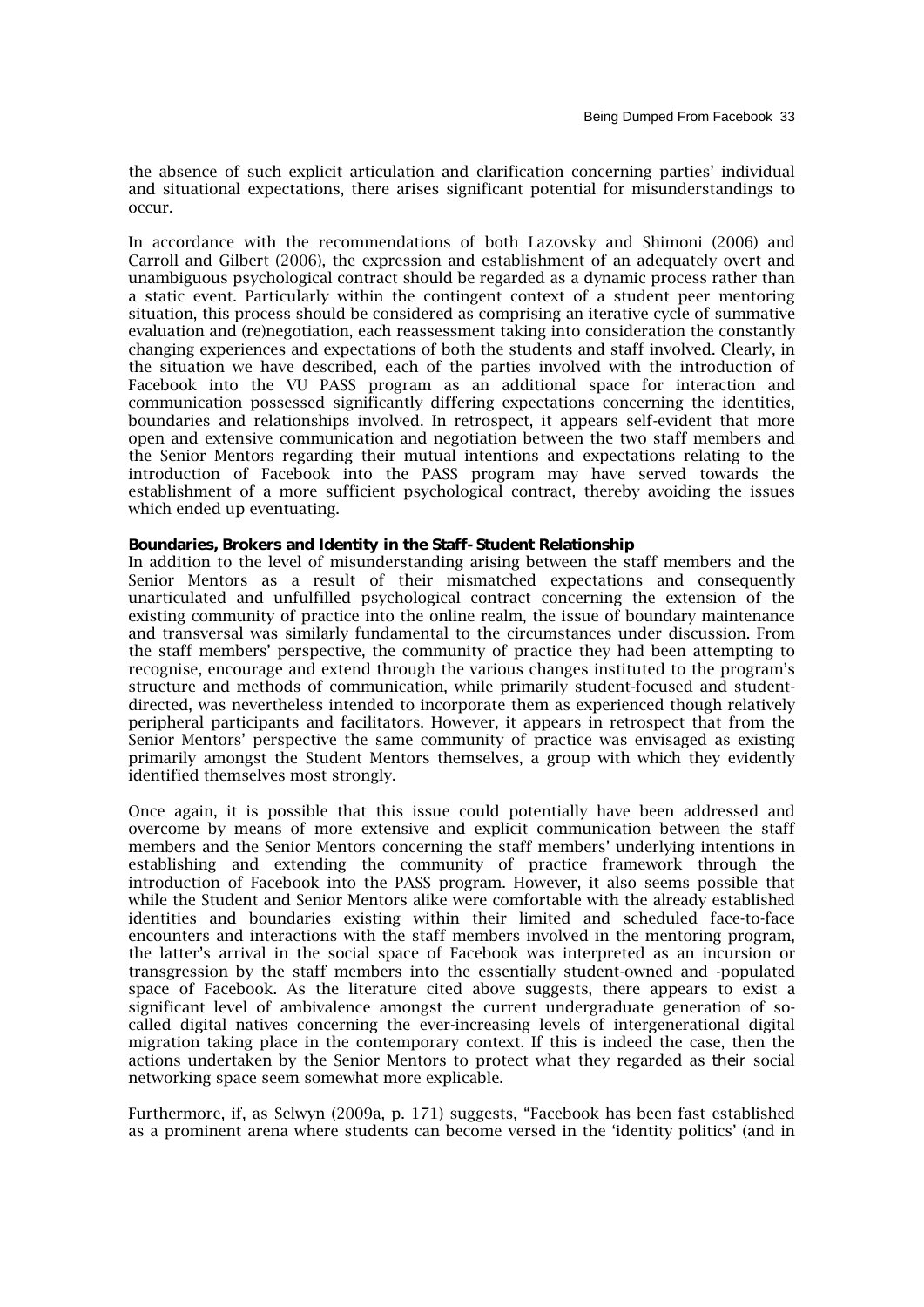34 Best, Hajzler, Pancini and Tout

Erving Goffman's term 'facework') of being a student," then the Senior Mentors' confident and uncompromising defence of the "space where the 'role conflict' that students often experience in their relationships with university work, teaching staff, academic conventions and expectations can be worked through" is both understandable and arguably both valid and valuable. To the extent that education - and in particular higher education - involves students exploring, experimenting with and establishing their identities as agentive adults in the world, then Facebook may indeed be appropriately and accurately regarded "as an increasingly important element of students' meaning-making activities, especially where they reconstruct past events and thereby confer meaning onto the overarching university experience" (Selwyn, 2009a, p. 171). In particular, if Selwyn's finding that Facebook provides students with "a space for contesting and resisting the asymmetrical power relationships built into the institutional offline positions of student and university system, therefore affording these students with 'backstage' opportunities to be disruptive, challenging and resistant 'unruly agents'" (p. 171), then it seems logical to conclude that the continuation of the staff members' presence within the PASS program's Facebook group may indeed have negatively impacted upon the Student and Senior Mentors' ability to work through their everyday issues and concerns in a sufficiently 'backstage' social space.

## **CONCLUSION**

This paper has attempted to explore and thereby explicate some of the issues inevitably arising in relation to the introduction or implementation of Facebook and, by extension, other social networking technologies into student peer mentoring programs, by providing an anecdotal and experiential account of one PASS program team's attempt to extend their existing community of practice into the online realm. While Facebook has been warmly welcomed and received with "great enthusiasm" (Selwyn, 2009a, p. 158) by many commentators and practitioners within the educational community, its effects, impacts and implications still remain insufficiently understood. As indicated by the everincreasing body of literature outlined throughout the course of this paper, there still appears to exist a significant level of ambiguity and ambivalence on the part of today's generation of undergraduate students with regard to the presence of faculty staff members on what must still be regarded as a primarily student-owned and -populated social space.

To conclude where we began, as "educators will be more and more inclined to incorporate Web 2.0 technologies, specifically Facebook…it is important that they understand how to do so effectively and also in a manner appropriate for their students" (Teclehaimanot & Hickman, 2011, p. 26). While the authors' experiences of their own 'Facebook experiment' were both ambiguous and inarguably ambivalent, this paper has been intended to act as an additional anecdotal contribution to the ever-expanding body of literature concerning the implementation of Facebook in educational contexts and to thereby assist in improving educators' requisite understanding of both the positives and pitfalls involved. Within student peer mentoring contexts in particular, the deployment - and, at least in this instance, employment - of students to fulfil the complex and ambiguous role of student *and* staff member in order to encourage and facilitate the student-student interactions comprising peer learning, there remains the risk that the students involved will 'strike back', claiming and asserting one identity over the other. Reflecting retrospectively on the authors' experience of the effects and impacts of this risk's fulfilment, it seems clear that careful consideration as well as explicit and iterative articulation and negotiation surrounding issues of staff and student expectations, boundaries and identity management in an online setting constitute the minimum requirements for the successful implementation of social networking into student peer mentoring programs.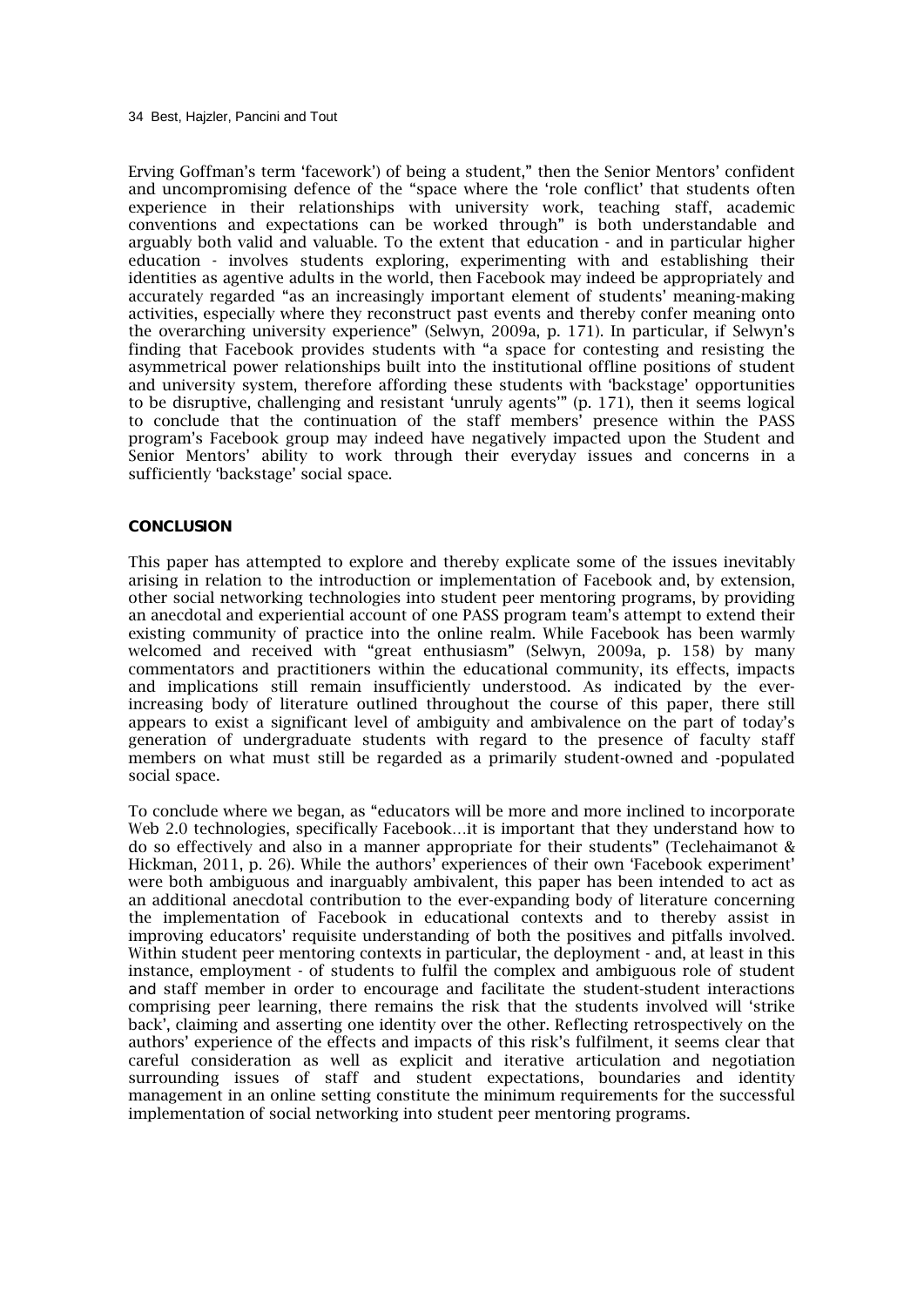#### **AUTHORS**

Gill Best and Dan Tout, School of Language and Learning, Victoria University Darko Hajzler, Counselling Services, Victoria University Geri Pancini, Work-based Education Research Centre, Victoria University

#### **REFERENCES**

- Arenas, E. (2008). Personal Learning Environments: Implications and Challenges. In D. Orr, P. A. Danaher, G. Danaher, and R. E. Harreveld (Eds.), *Lifelong Learning: Reflecting on Successes and Framing Futures. Keynote and Refereed Papers from the 5th International Lifelong Learning Conference.* Rockhampton, Central Queensland University Press.
- Bickford, D. J. and Wright, D. J. (2006). Community: The Hidden Context for Learning. In D. G. Oblinger (Ed.), *Learning Spaces*. EDUCAUSE, 4.1-4.22.
- Boud, D., Cohen, R. and Sampson, J. (2001). *Peer Learning in Higher Education: Learning From and With Each Other.* London: Kogan Page.
- boyd, d. m. and Ellison, N. B. (2007). Social Network Sites: Definition, History, and Scholarship. *Journal of Computer-Mediated Communication*, *13*(1). Retrieved from http://jcmc.indiana.edu/vol13/issue1/boyd.ellison.html.
- Carroll, M. and Gilbert, M. (2006). *On Being a Supervisee: Creating Learning Partnerships*. Victoria: PsychOz Publications.
- Dougherty, H. (2011). Google + Opens the Floodgates to All, Market Share Rockets. *Experian Hitwise*. Retrieved 4 October 2011 from http://weblogs.hitwise.com/heatherdougherty/2011/09/google\\_opens\\_the\\_floodgates\\_to.html.
- Hewitt, A. and Forte, A. (2006). Crossing Boundaries: Identity Management and Student/Faculty Relationships on the Facebook. Paper presented at the Computer Supported Cooperative Work Conference, Banff, Canada, 4-8 November.
- Joinson, A. N. (2008). 'Looking at', 'Looking up' or 'Keeping up with' People? Motives and Uses of Facebook. Paper presented at the ACM CHI 2008 Conference on Human Factors in Computing Systems, Florence, Italy, 5-10 April.
- Karl, K. A. and Peluchette, J. V. (2011). "Friending" Professors, Parents and Bosses: A Facebook Connection Conundrum. *Journal of Education for Business*, *86*(4), 214-222.
- Lampe, C., Ellison, N. and Steinfield, C. (2006). A Face(book) in the Crowd: Social Searching vs. Social Browsing. Paper presented at the Computer Supported Cooperative Work Conference, Banff, Canada, 4-8 November.
- Lave, J. and Wenger, E. C. (1991). *Situated Learning: Legitimate Peripheral Participation*. Cambridge: Cambridge University Press.
- Lazovsky, R. and Shimoni, A. (2006). The Components of On-Site Mentoring Contracts: Perceptions of Israeli Mentors and School Counseling Interns. *International Journal for the Advancement of Counselling*, *28*(4), 343-357.
- Longfellow, E., May, S., Burke, L. and Marks-Maran, D. (2008). "They Had a Way of Helping that Actually Helped": A Case Study of a Peer-Assisted Learning Scheme. *Teaching in Higher Education*, *13*(1), 93-105.
- Mack, D., Behler, A., Roberts, B. and Rimland, E. (2007). Reaching Students with Facebook: Data and Best Practices. *Electronic Journal of Academic and Special Librarianship*, *8*(2). Available at

http://southernlibrarianship.icaap.org/content/v08n02/mack\\_d01.html.

Martin, D. C. and Arendale, D. R. (1992). *Supplemental Instruction: Improving First-Year Student Success in High-Risk Courses*. National Resource Center for the Freshman Year Experience, University of South Carolina, Columbia, SC.